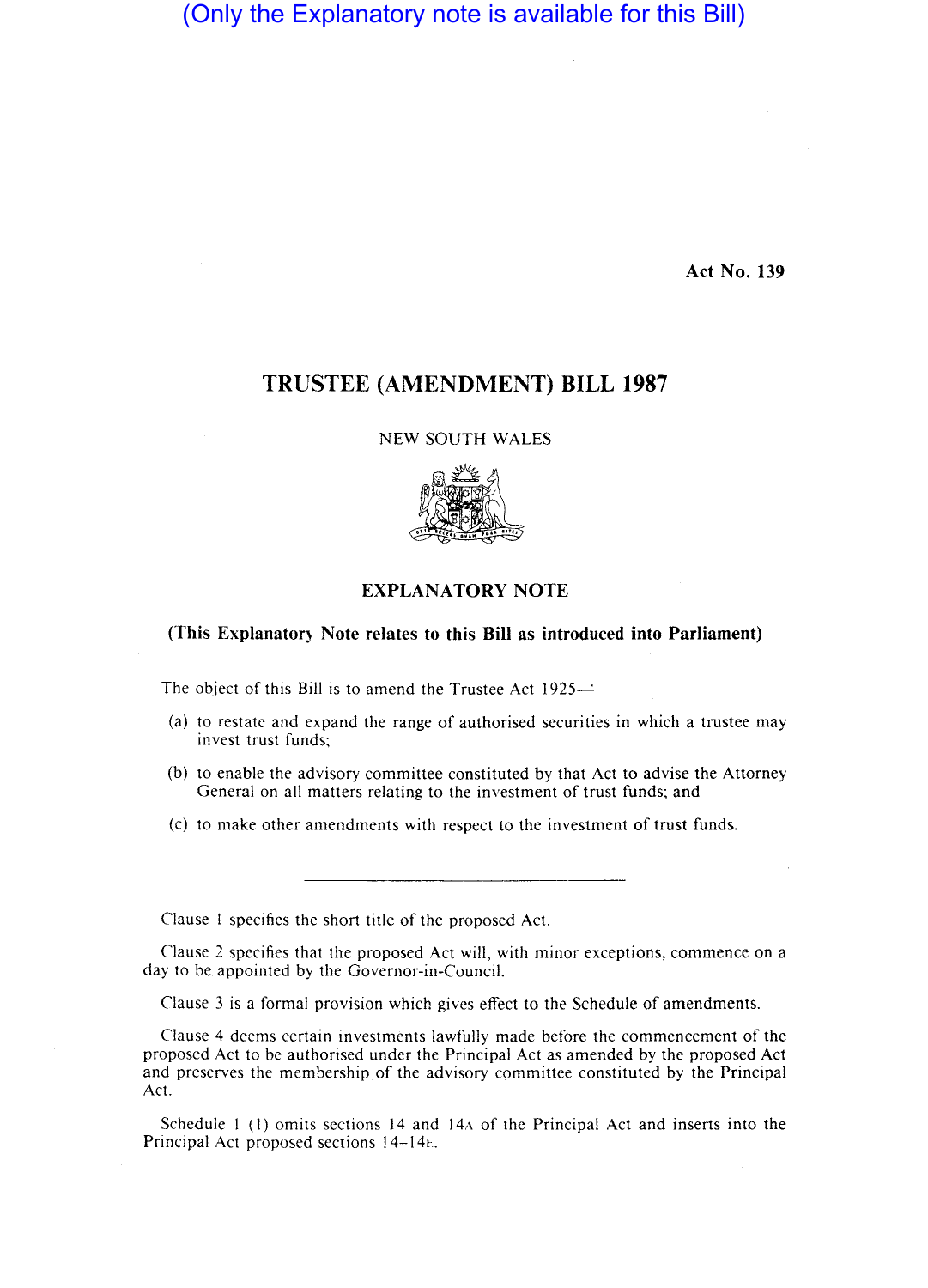Proposed section 14 states that the general equitable duties of a trustee (including the duty to exercise ordinary business prudence and the duty to act impartially) are not limited or affected by the Principal Act.

Proposed section 14A lists the securities in which a trustee may invest. Authorised securities will now include (in addition to securities authorised at present)-

- (a) a mortgage of land in any State or Territory of the Commonwealth;
- (b) a purchase of land in any State or Territory of the Commonwealth if certain conditions are complied with;
- (c) an interest bearing deposit in any bank authorised to carry on the business of banking under any law of the Commonwealth or of a State or Territory of the Commonwealth;
- (d) a certificate of deposit issued by a bank;
- (e) an investment with any dealer in the short term money market, approved by the Reserve Bank of Australia as an authorised dealer, that has established lines of credit with that bank as a lender of last resort;
- (f) certain bills of exchange;
- (g) debentures, promissory notes or other prescribed securities of a company or body which has a prescribed credit rating;
- (h) a common fund of a trustee company (the investment of which is restricted to authorised securities) or the common fund of the Public Trustee.

Investment in public funds, Government stock or Government securities of New Zealand, Fiji or the United Kingdom is no longer authorised.

The proposed section also requires that any matters to be prescribed under that section be prescribed by regulation made by the Governor-in-Council on the recommendation of the Attorney General and, in the case of securities of a company or other body, with the concurrence of the Treasurer.

- Proposed section 14B contains provisions currently contained in section 14  $(11)$ – $(13)$ of the Principal Act relating to the varying of investments and the discretion of trustees.
- Proposed section 14 $\epsilon$  contains provisions currently contained in section 14 (3), (4A), (5)-(7) and (9) of the Principal Act relating to investment in securities (other than land). In addition, the proposed section provides for any difference between the purchase price of a bill of exchange or a promissory note and the amount realised on the bill or promissory note to be treated as income of the trust and not capital.
- Proposed section 14D contains provisions currently contained in section 14 (8)-(88) of the Principal Act relating to investments in land. The proposed section also requires a trustee, when purchasing land, to obtain reports as to the suitability of the investment (except in the case of the purchase of a dwelling-house for the use of a beneficiary) and the value of the land.